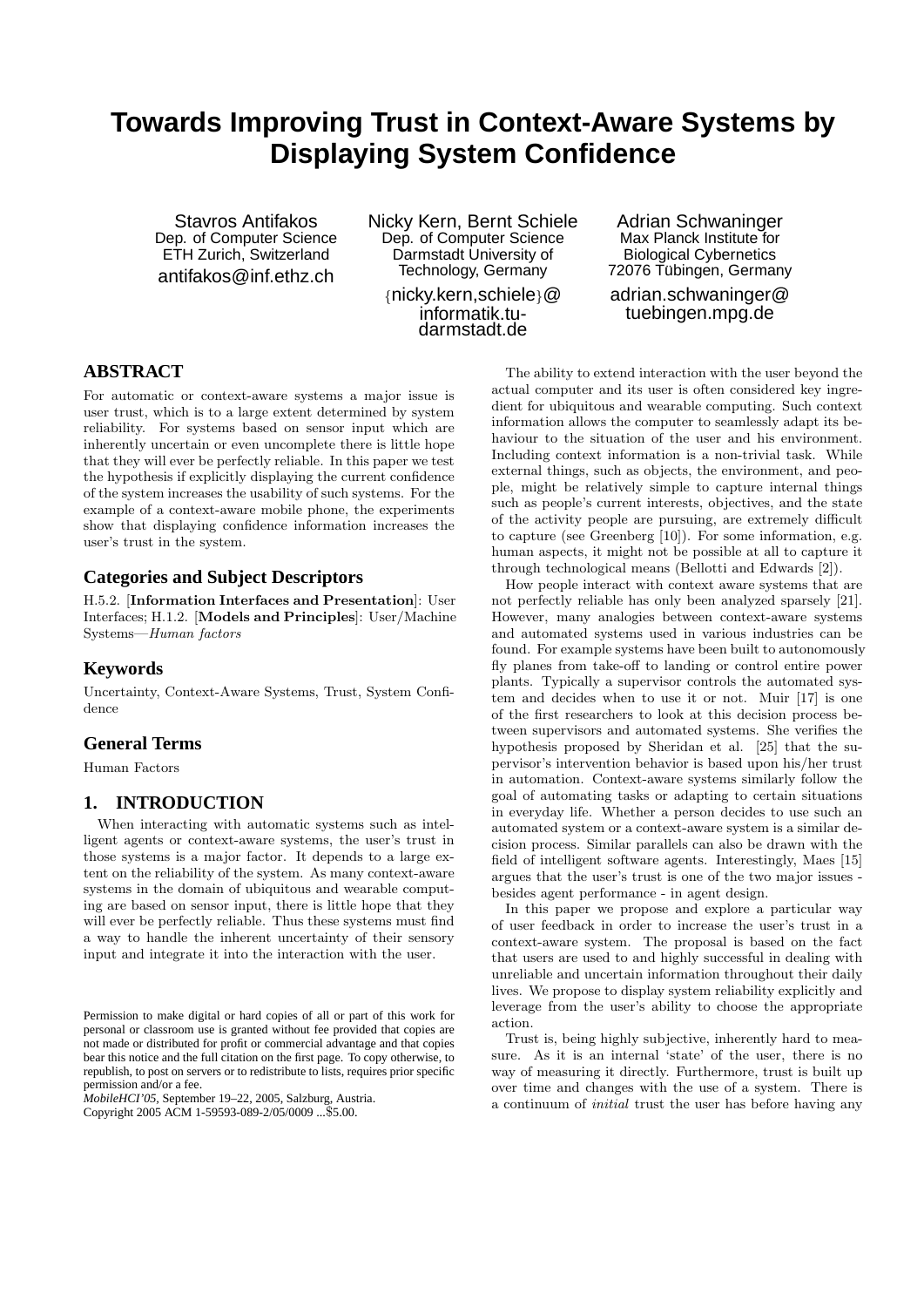expererience with a system, short-term trust that builds up over the first interactions with a system and long-term trust that develops with the continuous use of a system over a longer period of time. In this paper we investigate shortterm trust. As trust is easily lost, but gained only slowly (see Tiernan et al. [26]) this is a crucial phase of acquiring long-term trust in a system. Furthermore, this level of trust is comparatively easy to measure after having some initial experience with a system.

The example of a context-aware mobile phone is used in this paper, as it is easily imaginable by study participants. The vision is that a context-aware mobile phone chooses the correct notification modality depending on the current situation. The user can decide either to trust the system or simply to override the automation before entering a critical situation, in a similar manner as we would today, entering a theater for example.

It is worth pointing out that recent research has shown the feasibility of such a context-aware mobile phone. As a matter of fact quite general notification systems have been designed and implemented that estimate the human's interruptability using a variety of sensors. Examples of such systems can be found in [8, 14, 13] amongst others.

The following section reviews methods for dealing with the inherent uncertainty in context-aware systems. To understand the effects of our approach we then discuss the notion of trust in automated systems as it is presented in the literature. The principal contribution of this paper is a study in which we show the effect of displaying system confidence on user trust. This study is based on the scenario of a context-aware mobile phone. We summarize the paper and discuss extensions to this work.

#### **2. DEALING WITH UNCERTAINTY**

Many of today's context aware systems do not deal with uncertainty of context information. However, they could be extended to do so. Obviously, systems exist which explicitly model and use uncertainty during inference and decision making. Maybe the most advanced systems like the Lumiere project [10], the Lookout project [11] or the Activity Compass [22] are based on techniques such as Bayesian modeling and inference, utility, and decision theory. There is interesting efforts in the field of neurophysics to build (baysian) models of the user's mental state (see for example [20]).

In the context of ubiquitous computing it has been suggested, however, that modeling uncertainties and advanced inference mechanisms might not be enough. Starting from the observation that there are human aspects of context that cannot be sensed or inferred by technological means, Bellotti and Edwards [2] conclude that context systems cannot be designed simply to act on our behalf. Rather they propose that those systems will have to defer to users in an efficient and non-obtrusive way. They also present design principles which support intelligibility of system behavior and accountability of human users. Greenberg [10] also states that actions automatically taken by the system should be clearly linked to the respective context through feedback. Chalmers [4] even argues for "seamful rather than seamless design" to reveal the physical nature of the Ubicomp systems in, for example, the uncertainty in sensing and ambiguity in representations. Mankoff et al. [16] developed a toolkit that supports resolution of input ambiguity through mediation by building on various methods of error correction

in user interfaces. More recently Newberger and Dey [18] have extended the Context Toolkit by a so-called enactor component that encapsulates application state and manipulation to allow users to monitor and control context-aware applications. Horvitz and Barry [12] extend their framework to also estimate the expected value of revealed information to enhance computer displays to monitor applications for a time-critical application at NASA. Williamson and Murray-Smith [27] propose to display system uncertainty on the audio channel for closed-loop systems, but have not (yet) results on how this increases user performance in using the system.

All of the above-mentioned approaches offer solutions to deal with the inherent uncertainty problem of context information. What is common to all of them is to propose the use of different feedback mechanisms and to involve the user in various degrees and forms. While those approaches are well motivated in their respective application context, their effects on user's trust and system usability have not been evaluated.

## **3. THE NOTION OF TRUST IN MACHINES**

Trust is a multifaceted concept that each person keeps in his mind. Trust is always with respect to a certain reference person. Even more, it is usually directed towards a single attribute of a person. When delegating a task to another person and we do not know and do not trust that person yet we are unlikely to give that person a highly critical task. Over time however, when we have built up some trust based on satisfying completion of several tasks we are much more willing to delegate more critical tasks to the respective person. Trust increases through positive experience and similarly decreases with negative experience.

The concept of having trust in machines can be observed in everyday life. One might be more or less comfortable using electronic systems such as navigation aids or cash-cards depending in the trust one has in those systems. Again, the level of trust often results from previous experiences, where the automatic system did or did not work as expected.

Muir [17] extended a model of trust between people, to trust between humans and machines. She argues that the notion of trust is necessary as humans can hardly ever have complete knowledge of the inner workings of automated systems. In order to make use of such systems, they have to rely on certain properties and they need to be able to expect certain behavior. Change of trust is a result of experience with a system. At the beginning of using an automated system, its predictability is an important factor which depends on three factors: firstly, the actual predictability of the automated machine's behavior; secondly, the human's ability to estimate the predictability of the machine's behavior; thirdly, the stability of the environment in which the system operates.

The human's ability to estimate the predictability of an automated system depends on how easy the system is to observe. Dzindolet et al. [6] show that study participants improve on their detection rates of soldiers in still images when explanations were given about the system's functioning, and when it might err. Similarly, Bubb-Lewis and Scerbo [3] argue that the only way of reducing uncertainty is by exchanging information between the automatic system and the human user.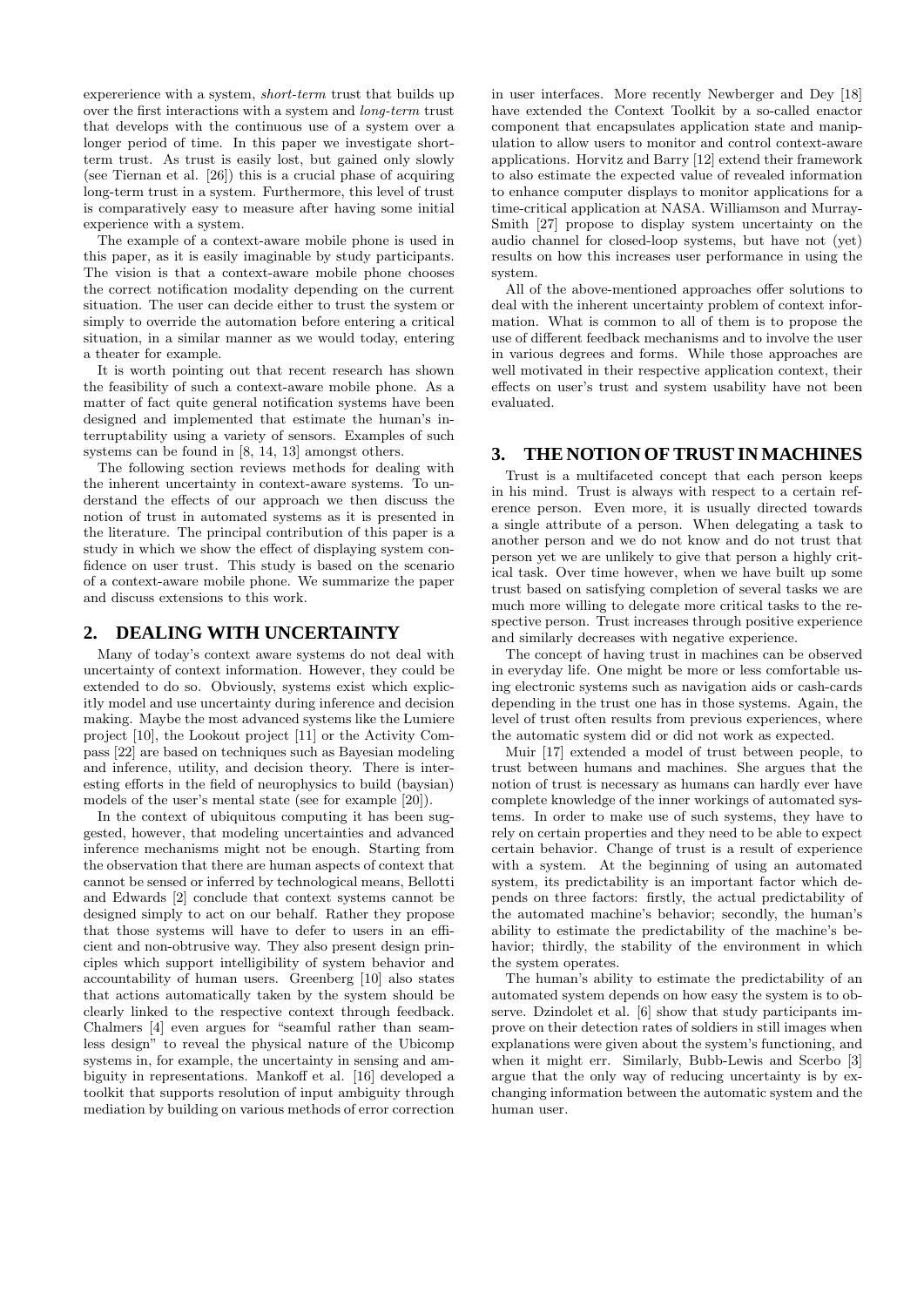When automated systems are used over longer periods of time also dependability and faith are key factors in the formation of trust. Dependability describes trustworthiness across longer time periods. Faith describes the belief that the system will remain trustworthy in the future. How trust is affected by system errors has been evaluated in several research fields. In the field of automated notification systems Tiernan et al. [26] find that trust doesn't recover quickly after a wrong notification is made. Similar work was done in the domain of intelligent agents [7] and with a decision aid for a route planning task [5].

Clearly, the level of trust in the system influences the use and rejection of automated and context-aware systems. As Muir [17] argues and shows the usage of such a system will be optimal when the user's trust level adapts to the objective trustworthiness of the system. Here, the trustworthiness of the system is given by the system reliability. This process of adapting the level of trust is called calibration of trust.

Comparing this section about trust to the previous one about handling uncertainty, it is striking, how many methods of presenting feedback can be seen as an effort towards making systems more predictable. As the next sections show, our proposal to display system confidence is a simple, but effective, way of helping the human to predict the outcome of the system and to use the system more effectively.

# **4. DISPLAYING SYSTEM CONFIDENCE**

We conducted a two-stage user study to investigate the effects of displaying system confidence in an automatic notification device. We collected videos of 47 prototypical situations (2 per situation). In a first experiment we assessed the criticality of the situations therein. Using this result we selected a smaller set of 30 situations based on criticality (see Section 4.2 below). We used those in the second experiment, which investigates the effects of availability of confidence cue, system confidence, and situation on the user's trust in the system.

The 47 prototypical situations (2 per situation) were selected to provide a diverse sample of everyday situations. Examples include studying in a library, buying gum at a kiosk, sitting in a tram, attending a lecture, or eating in various restaurants (McDonalds, students' restaurant, 'proper' restaurant). Two different 5-second videos were recorded for each situation, resulting in a total of 94 videos.

The first experiment assesses people's modality preferences for each of the 94 videos. At the same time we ask the people to rate how critical it is that the preferred modality is actually used for notification. This experiment gives us the possibility to classify the situations in low, medium, and highly critical situations. We use this rating to select videos for the second experiment.

In the second experiment we show other participants a subset of the situations. For each situation we ask them to rate whether they would check the settings of an automatic system. After rating the situation a window pops up displaying the notification modality chosen by the automatic system. This modality is generated by taking the modality preferences from the first experiment and "changing" it slightly depending on the momentary simulated system confidence. In one experiment block the system confidence is displayed, in the other block no information about system confidence is given. In this way the effects of displaying



Figure 1: Screenshot of the first experiment: The first question allows the user to enter the preferred modality. The two slider controls allow the user to rate the criticality of the situation (for oneself and for the environment).

system confidence on the user's trust in the system can be evaluated.

# **4.1 Experiment 1: Choice of Situations**

The goal of this experiment is to introduce a criticality ordering into the situations and to select a small set of situations for the second experiment. To determine the criticality, each participant's preferred modality is assessed. Criticality is defined by how critical it is to the participant that a context-aware system selects the preferred modality.

#### *4.1.1 Method and Procedure*

In this experiment each participant completed a series of trials to assess the preferred modality and the criticality for all situations. For each situation, shown as a 5-second video, the participants were asked to answer the following question:

• With which modality would you like to be notified?

The following options were provided to answer this question: 'not at all', 'vibration mode', 'ring-tone', and 'ringtone loud'.

Following the model presented in [14] we assess the criticality of the situations separately for the user and the environment. The following two questions assess the criticality of a correct notification:

- How critical is it to you, that you are notified correctly in this situation?
- How critical is it to your environment, that you are notified correctly in this situation?

Both questions were rated on a slider control ranging from "not at all" to "very much". After a short introduction, a trial run with 4 situations was completed. After answering these questions the participants rated all 94 situation videos.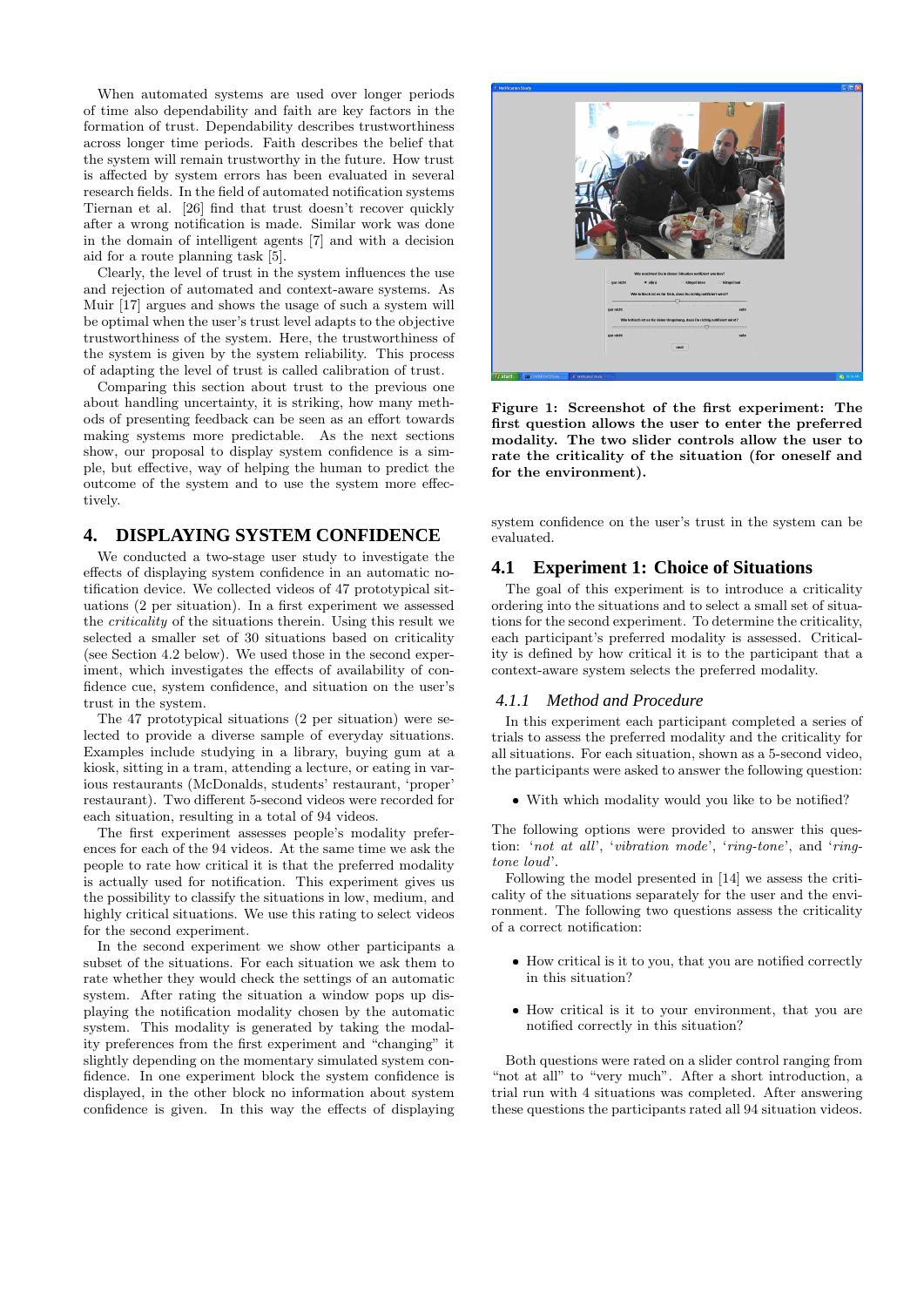

Figure 2: Screenshot of Experiment 2: System confidence is display as a graphical bar. The participants can rate whether they would check the modality selection of an automatic system on a continuous scale from no to yes. After pressing the 'next' button a message box pops up displaying the automatically chosen modality.

#### *4.1.2 Equipment and Participants*

The experiment was conducted using a personal computer running Windows XP with the screen resolution set at 1280x-1024 on a TFT screen. A program was written to display the videos and to record the user's answers (see Figure 1). The Program covered the entire computer screen except the Windows task bar.

12 students from the Department of Psychology of the University of Zurich and the Computer Science Department of ETH Zurich participated in the first experiment. Half of the participants were female. Average age was 26 years with a standard deviation of 4.6 years. All participants reported to own a mobile phone, on average for 3.9 years. 50% of all participants use their phone several times per day.

#### *4.1.3 Results and Choice of Situations*

In the experiment both the personal and social criticality of each situation was measured by asking how critical a wrong modality is for oneself and for the people in the environment. In the work presented here we only make use of the personal criticality measure.

The personal criticality ratings for the 94 situations varied between .297 and .972, which shows that the video clips covered the continuum of criticality quite well (a value of 0 corresponds to not at all critical, a value of 1 represents very critical).

### **4.2 Experiment 2: User Trust**

The main goal of the second experiment is to evaluate the effects of displaying system confidence on the user's trust towards a context-aware mobile phone. Trust is measured by capturing how often the user would verify a modality the system has automatically derived. The assumption hereby is that when people trust the system to select the correct notification modality, there is no need to check the system's

settings. In addition, one would assume that, the verification rate also depends on how critical a situation is.

We chose three sets of 10 situations based on the ratings of Experiment 1. The situations were sampled from the set of all videos such that means were equidistant and standard deviation was equal for the first two decimal places. The situations with low criticality (mean: 0.407, stddev: 0.068) included: sitting in a tram, standing in the elevator alone, looking at shop windows, buying a train-ticket at a machine etc.. The situations with medium criticality (mean: 0.633 stddev: 0.068) included: eating at MacDonald's, driving a car, buying a chewing gum at a kiosk, and others. Finally, the situations with a high criticality (mean: 0.869 stddev: 0.067) included: attending a lecture, studying at a university library, and working in a common computer lab amongst others.

#### *4.2.1 Design*

We used a within-participants design with three independent variables: *situation*, *confidence-level*, and *cue-availability*, i.e. whether or not system confidence information is displayed to the user.

The experiment was conducted in three blocks. In the first block the participant's preferred modalities are assessed using the setup from Experiment 1. Block 2 and 3 ask the question of how much the participant relies on a contextaware system. In one of these two blocks the confidence-cue is displayed whilst in the other block no information about system confidence is given. The independent variables situation and confidence-level are randomized in both blocks.

Block 2 and 3 make use of the previously chosen 30 different situations. These 30 video sequences were repeated at 3 different confidence levels. This resulted in 90 trials per block. Block order was counterbalanced across participants. Each situation was shown as a 5-second video. For each video the participants had to rate the following question, on a continuous scale from "no" to "yes":

• In this situation, would you check the modality automatically selected by the system?

After rating the question, and clicking on the "next" button, a pop-up message appears, displaying the notification modality that was automatically selected by the system. The notification modality is chosen in dependence of the randomly set system confidence-level. We varied the confidencelevel between 0.5, 0.7, and 0.9.

#### *4.2.2 Equipment and Participants*

The experiment was conducted using a personal computer running Windows XP with the screen resolution set to 1280x-1024 on a TFT screen. A program was written to display the videos and to record the participant's answers (see Figure 2). The Program covered the entire computer screen except the Windows task bar.

14 students from the Department of Psychology of the University of Zurich and the Computer Science Department of ETH Zurich participated in the second experiment. Half of the participants were female. Average age was 26 years with a standard deviation of 3.6 years. All, except for one participant, reported to own a mobile phone, on average for 4.1 years. 57% of all participants indicated that they use their phone several times a day. None of these participants took part in the first experiment.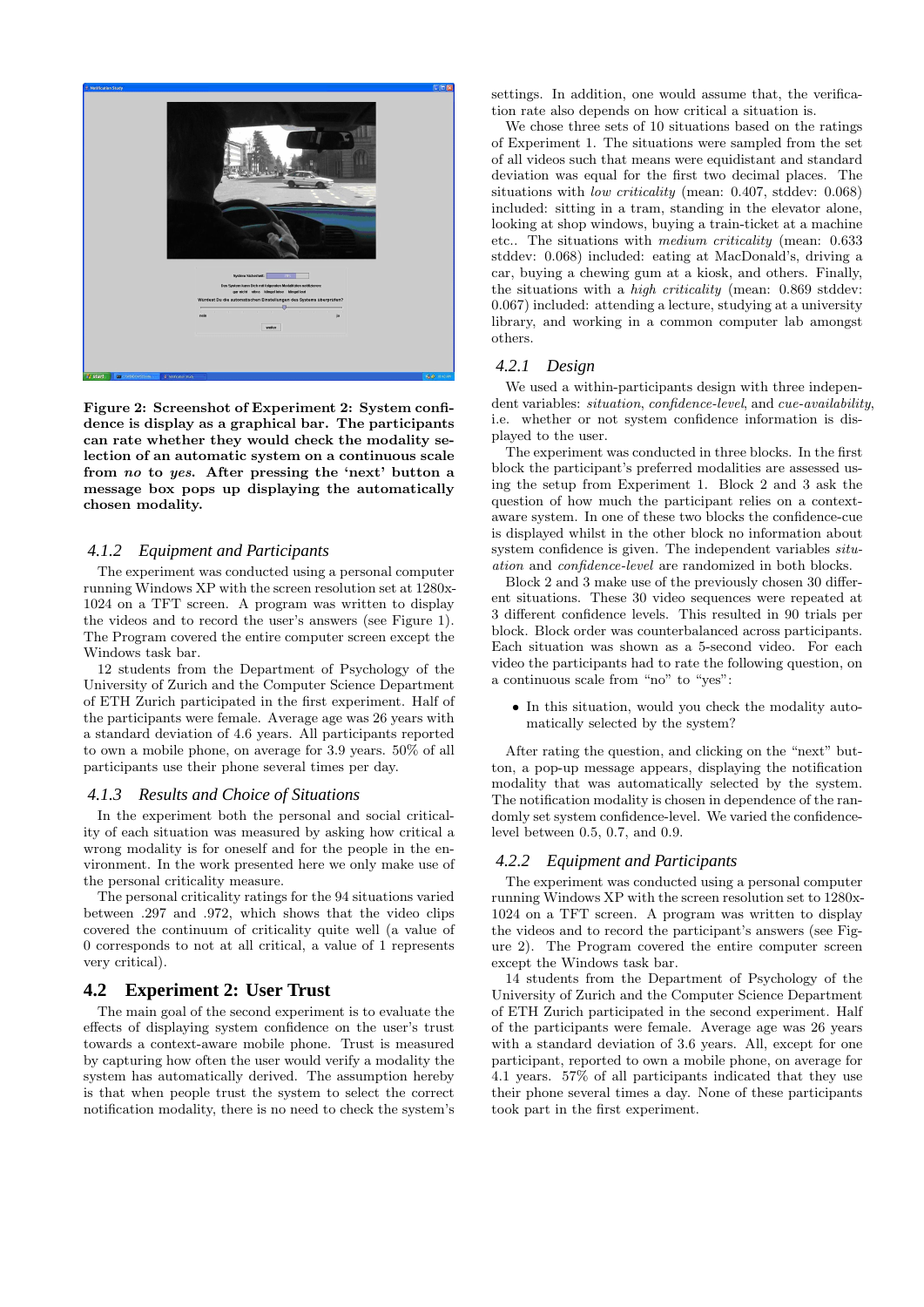

Figure 3: Verification rates with standard error for the three different types of situations and system confidence levels.

#### *4.2.3 Procedure*

First, participants are introduced into the notion of contextaware systems and the idea of a context-aware mobile phone. After that, the graphical user interfaces for the three experiment blocks are reviewed in detail. Prior to the experiment each participant completes an introductory run consisting of 4 situations for each block.

#### *4.2.4 Results*

Figure 3 shows the verification rates for the three categories of situations. As would be expected, it is clearly visible that the participants verify the context-aware system most often in highly critical situations. The figure further suggests that the verification rates are lower, in the high confidence case (0.9), when system confidence information is displayed. In contrast, the verification rates tend to be slightly higher in the low confidence (0.5) case.

The conventional cut-off of  $p < .05$  was used for all tests of statistical significance. The verification rates were subjected to an analysis of variance (ANOVA) with the three following within-subject factors: cue-availability, confidence level (0.5, 0.7, 0.9), and type of situation (low, medium, and high criticality).

All main effects were significant. Providing the system confidence information affected the verification rates, since there was a main effect of cue-availability,  $F(1,13)=5.18$ ,  $p<.05$ . Effects were also significant for confidence level,  $F(2,26)=13.31, p<.001$ , and situation type  $F(2,26)=136.10$ ,  $p<.001$ . There was an interaction between cue-availability and confidence level,  $F(2,26)=14.04$ ,  $p<0.01$ . Finally, the interaction between cue-availability and the type of situation was also significant,  $F(2.26)=4.57$ ,  $p<0.05$ . No other interactions reached statistical significance.

## **5. DISCUSSION**

Experiment 2 shows that there is a significant effect on the verification rates when system confidence information is displayed. The results clearly indicate that users adapt to the

system if system confidence is displayed. Participants verified the setting made by the context-aware system less often when the confidence of the system was high or medium (confidence levels of 0.9 and 0.7). When system confidence was low this effect disappeared (confidence level of 0.5), indicating that people inherently assume a confidence of above 0.5 and thus felt the need to verify the system state more often. This shows that the people can deal better with contextaware systems when they know how reliable they are - at least for medium and high levels of system confidence.

Experiments with similar objectives have also been carried out in domains with very high costs, such as air traffic control and military pilot training [1, 9, 19]. Here the subjects are highly-trained individuals that have practiced dealing with uncertainty information. In our experiments we show that equivalent results can be achieved with untrained individuals.

#### **6. CONCLUSION AND OUTLOOK**

For context-aware systems we often cannot assume that systems are highly reliable since context information is often incomplete, inaccessible, and uncertain. When interacting with such systems the notion of trust is one of the main factors of interest. While there have been proposals made to deal with ambiguous and uncertain context information through various feedback and control mechanisms, the effects on user's trust are hardly known since they are rarely evaluated. In this paper, we propose a simple but effective feedback mechanism of displaying system confidence. The effectiveness of the feedback mechanism is shown.

In our experiments we use a set of videos from everyday situations to examine the use of a context-aware mobile phone. Our experiments show that when system confidence is displayed, users more often rely on the system. This suggests an increase of the user's trust in the system.

Obviously many issues remain to be addressed. For research on context-aware mobile phones a deeper analysis of the results of the first experiments remains open. The (dis-) agreement of users on appropriate notification modalities and criticality levels are highly interesting, because they offer insight into how much a system has to adapt to it's current user and how much it can be 'ready-made'.

The display of system confidence information is mainly of interest where systems are used in diverse and changing settings, e.g. mobile applications that rely on context information. For such scenarios the graphical display of system confidence is very well suited. Graphical displays (at least given today's devices) do not provide information that is available at a glance. Better suited would be displays that provide an ambient awareness of the systems currect confidence. Ideally such a display would be 'readable' without being (socially) disruptive for the user and his environment.

Most approaches for mobile awareness displays actively try to grab the user's attention. Wisneski [28] proposes to use different channels such as heat, vibration, and physical expansion to convey information to the user. Other approaches use fine-grained vibration patterns (e.g. Active-Touch [23]) or spatialized sound [24] to provide an awareness of information. Used on a regular basis an awareness display should however be a passive display that does not change when the displayed information is not changing. The promise is that a passive display will take less of the user's attention, especially when it is unnecessary to do so.